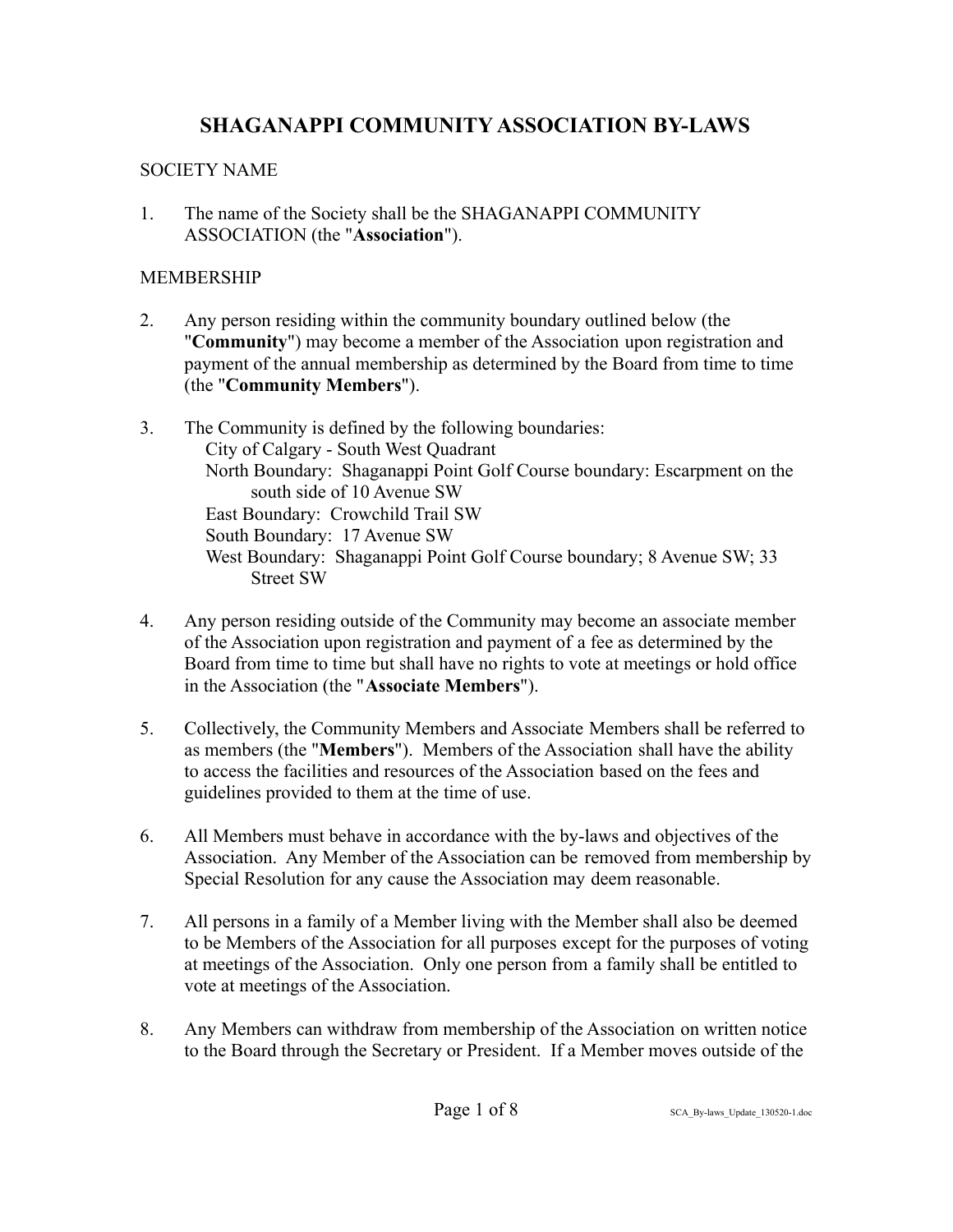Community, the Member would be deemed an Associate Member.

9. No membership fee shall be refunded upon withdrawal from membership in the **Association** 

### BOARD OF DIRECTORS

- 10. The Board shall be made up of the President, Vice President, Secretary, Treasurer, and four (4) Directors and shall constitute the Board of Officers and Directors of the Association (the "**Board**"). The Board is to be made up of Community Members in good standing with the Association. The persons holding the offices of President, Vice President, Secretary, and Treasurer, (or Secretary-Treasurer) shall also be known as the Officers of the Association (the "**Officers**").
- 11. The Board shall, subject to the by-laws or directions given them by majority vote at any meeting properly called and constituted, have full control and management of the business and affairs of the Association, and meetings of the Board shall be held as often as the business of the Association shall require, and at least once every three months, and shall be called by the President (the "**Board Meetings**"). The General Meetings of the Association may serve as Board Meetings if the Board quorum is present.
- 12. Any four (4) members of the Board shall constitute a quorum. Meetings of the Board shall be held without notice if a quorum of the Board is present, provided however, that any business transactions at such meeting shall be ratified at the next regularly called Board Meeting; otherwise it shall be null and void.
- 13. A Board Meeting may be conducted in person, electronically, or by telephone, or a combination of formats as long as the minutes of these meetings are provided to the Secretary to be kept as part of the Association records. Decisions of the Board that are conducted electronically would follow the same quorum and ratification requirements as a meeting of the Board conducted in person.
- 14. Any person appointed or elected as an Officer becomes an Officer if they were present at the General Meeting when being appointed or elected by Ordinary Resolution and did not refuse the appointment. The person may also become an Officer by Ordinary Resolution if they were not present at the General Meeting but consented in writing to act as an Officer before the appointment or election or provide written confirmation within thirty (30) days after the appointment or election to the Secretary or President.
- 15. Any person appointed or elected by Ordinary Resolution as a Director becomes a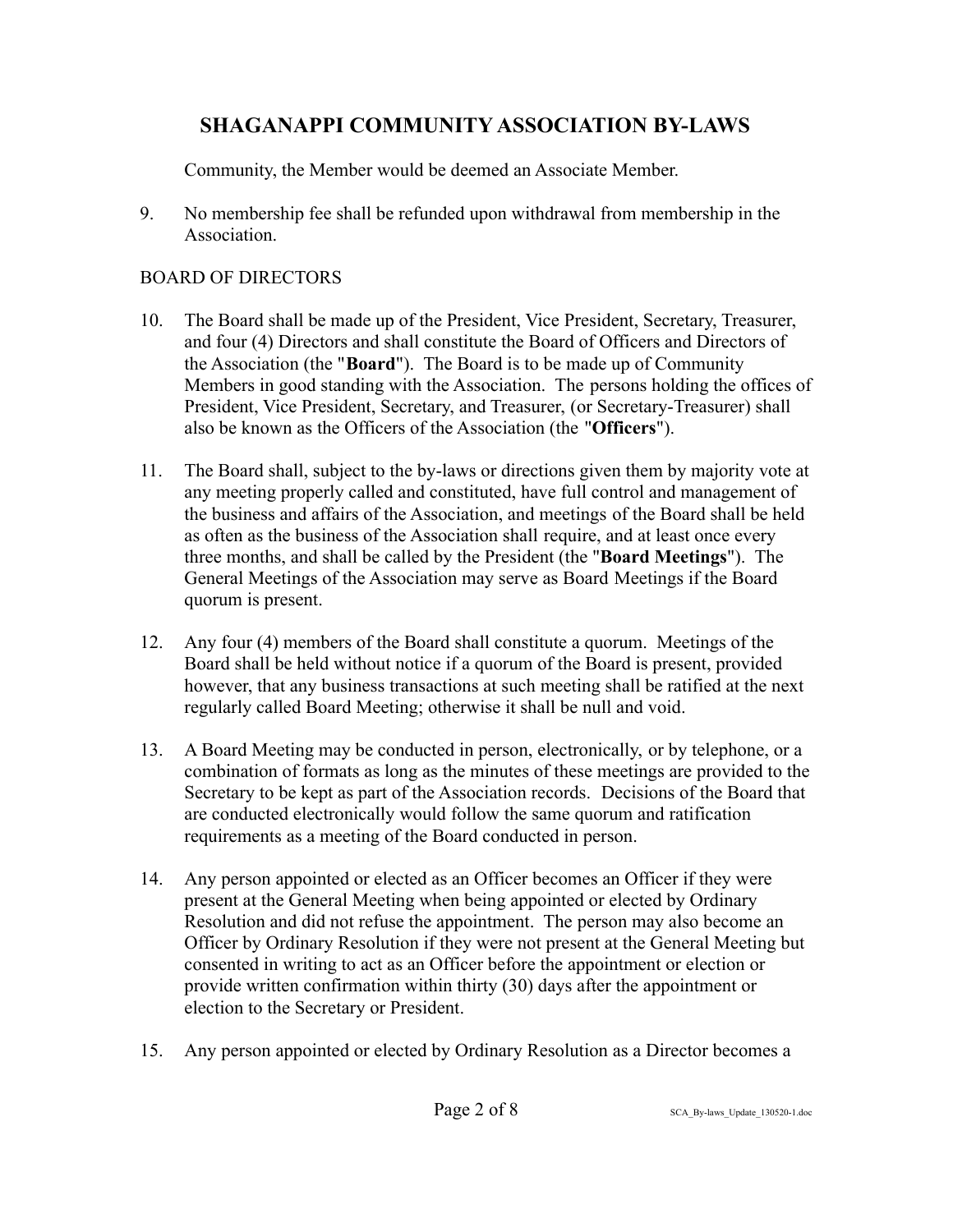Director if they were present at the General Meeting when being appointed or elected and did not refuse the appointment. The person may also become a Director by Ordinary Resolution if they were not present at the General Meeting but consented in writing to act as a Director before the appointment or election or provide written confirmation within thirty (30) days after the appointment or election to the Secretary or President (the "**Directors**").

- 16. Any member of the Board may be removed for any cause which the Association may deem reasonable by Special Resolution.
- 17. Any member of the Board may resign from the Board by providing written notice to the Secretary or President.

#### PRESIDENT

- 18. The President shall, when present, preside at all meetings of the Association and of the Board (the "**President**"). In the President's absence, the Vice-President shall preside at any such meetings, and in the absence of both, a chairperson may be elected at the meeting to preside over that meeting.
- 19. The President shall be ex-officio a member of all Committees.

### **SECRETARY**

- 20. It shall be the duty of the Secretary to attend all meetings of the Association and of the Board, and to keep accurate minutes of the same (the "**Secretary**"). The Secretary shall have charge of the Seal of the Association which seal whenever used shall be authenticated by the signature of the Secretary and the President, or, in the case of the death or inability of either to act, by the Vice President.
- 21. In case of the absence of the Secretary, the Secretary's duties shall be discharged by such Member as may be appointed by the Board. The Secretary shall have charge of all the correspondence of the Association and be under the direction of the President and the Board.
- 22. The Secretary shall keep a record of all the Members of the Association and their contact details, coordinate all notices of the various meetings as required, and shall collect and receive the annual dues or assessments levied by the Association, such moneys to be promptly turned over to the Treasurer for deposit in a chartered Bank as hereinafter required.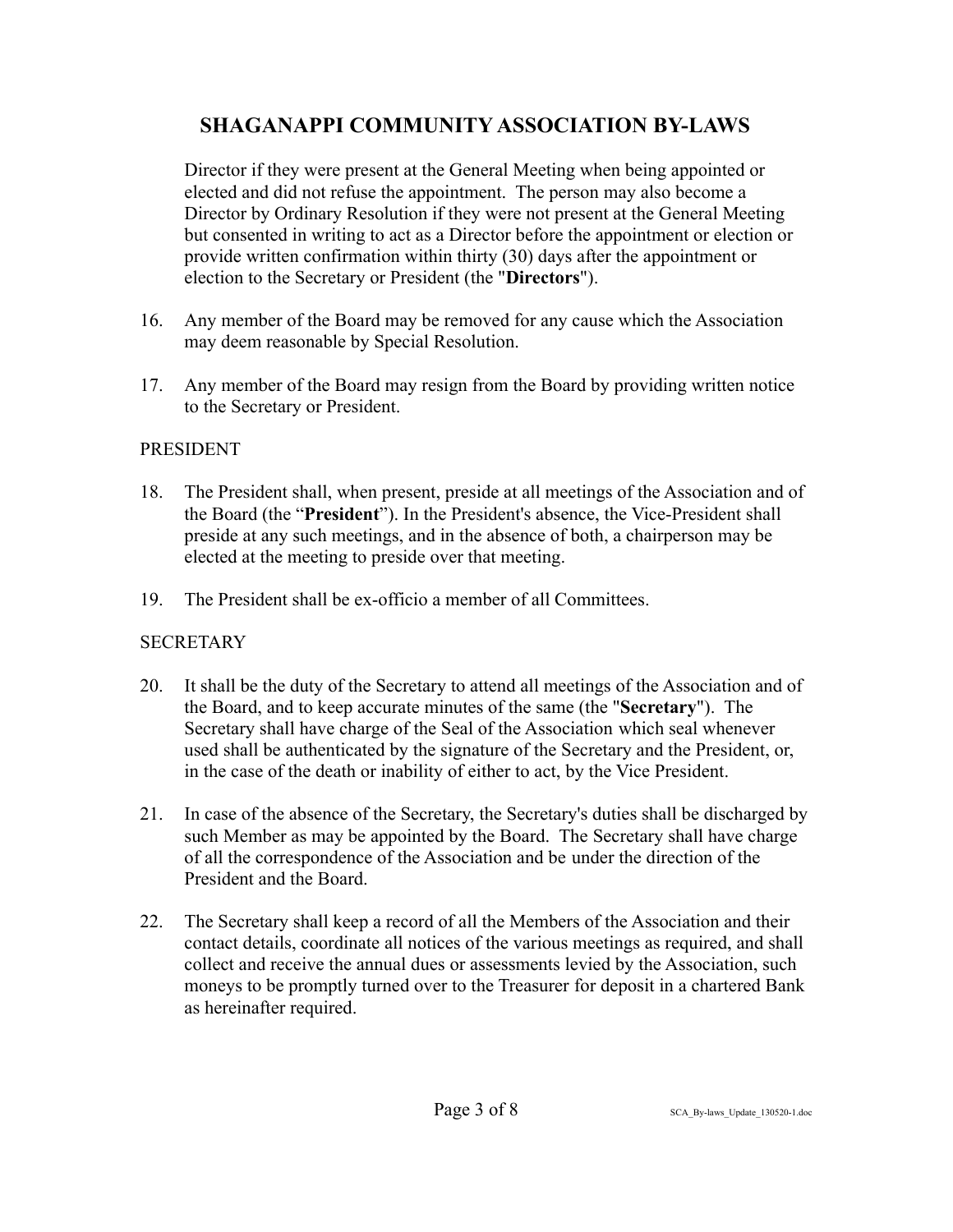### TREASURER

- 23. The Treasurer shall receive all moneys paid to the Association and shall be responsible for the deposit of same in whatever Bank the Board may order (the "**Treasurer**").
- 24. The Treasurer shall properly account for the funds of the Association and keep such books as may be directed. The Treasurer shall present a full detailed account of receipts and disbursements to the Board whenever requested and shall prepare for submission to the Annual General Meeting a statement duly vetted as hereinafter set forth of the financial position of the Association and submit a copy of same to the Secretary for the records of the Association.
- 25. The Treasurer shall coordinate, submit and retain all reports on the Association activities as required by government or funding organizations.
- 26. The offices of the Secretary and Treasurer may be filled by one person if declared at the time of the election or appointment of the person.

## AUDITING

- 27. The books, accounts and records of the Secretary and Treasurer shall be audited at least once each year by a duly qualified accountant or by two (2) Community Members of the Association appointed or elected for that purpose at the Annual General Meeting. A complete and proper statement of the standing of the books for the previous year shall be submitted by such auditor at the Annual General Meeting of the Association.
- 28. The fiscal year end of the Association shall be March 31st.
- 29. The books and records of the Association may be inspected by any Member of the Association at the Annual General Meeting provided for herein or at anytime upon giving reasonable notice and arranging a time satisfactory to the Officer or Officers having charge of same. Each member of the Board shall at all times have access to such books and records.

## **MEETINGS**

30. This Association shall hold an Annual General Meeting on or before the 31st of July in each year, of which reasonable notice shall be given to all Members (the "**Annual General Meeting**"). At this Annual General Meeting there shall be appointed or elected a President, Vice President, Secretary, Treasurer, (or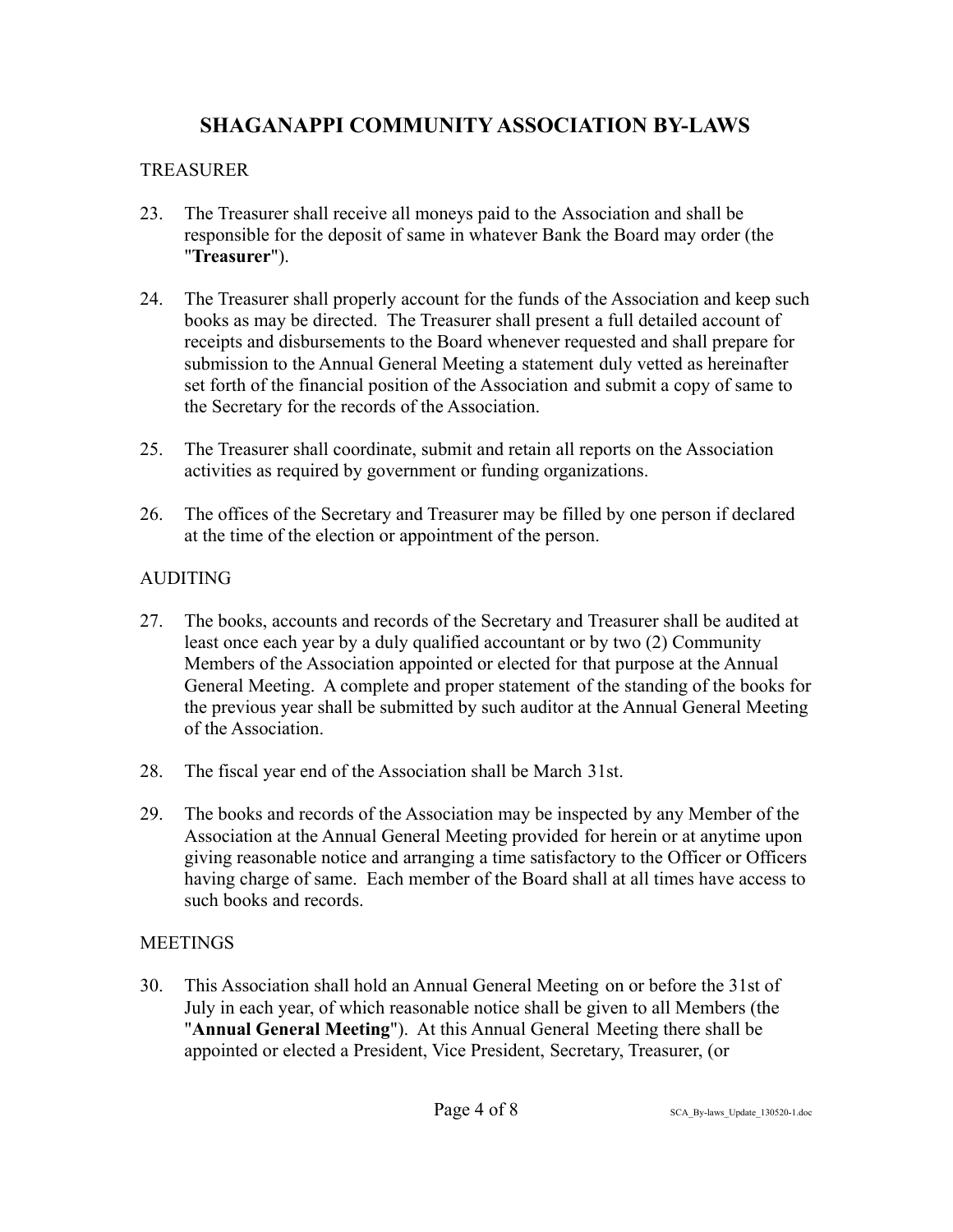Secretary-Treasurer), and three (3) Directors. The Officers and Directors so appointed or elected shall form the Board.

- 31. Any vacancy occurring during the year shall be filled at the next General Meeting, provided it is so stated in the notice calling such meeting.
- 32. A slate of Officers and Directors, if all by appointment, can be voted on at the Annual General Meeting by Ordinary Resolution.
- 33. In the event of an election for a Board position, the meeting chairperson will collect the names of all persons who have been put forward for the position. The chairperson would then conduct a vote by eligible Community Members in attendance for each candidate. In the event of a tie, the vote would be repeated for the candidates with the top two vote counts with the chairperson abstaining. If there is still a tie, the chairperson would cast the final deciding vote.
- 34. General Meetings of the Association will follow the schedule setup by the Board from time to time (the "**General Meetings**"). Notice for meetings shall be provided by announcement on the Association's web page, placement of signage in the Community, or by written notice to Members.
- 35. Meetings of the Association may be called at any time by the Secretary upon the instructions of the President or Board by notice in writing to the last known electronic contact address of each Member. A meeting that is called outside of the General Meeting schedule should be announced to Members ten (10) days prior to the meeting.
- 36. A special meeting may be called on the instructions of any two (2) Members provided they request the President in writing to call such meeting, and state the business to be brought before the meeting ("**Special Meeting**"). Special Meetings shall be called by ten (10) days notice in writing to Members.
- 37. Seven (7) Community Members in good standing shall constitute a quorum at any meeting.

### VOTING

38. Any Community Member in good standing with the Association shall have the right to vote at any meeting of the Association. Such votes must be made in person at the meeting and not by proxy or otherwise.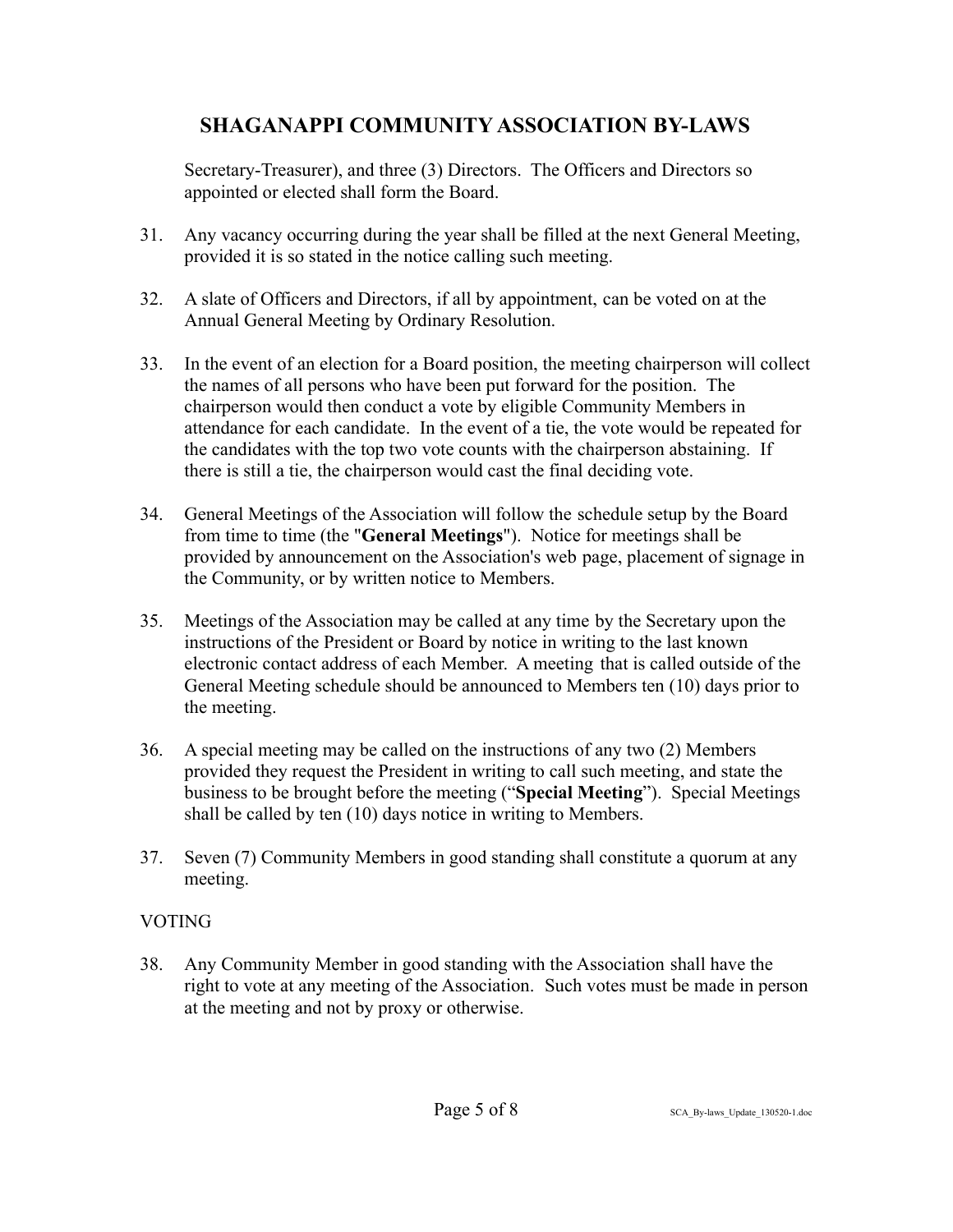### COMMITTEES

- 39. The Board may from time to time authorize the establishment of committees as may be required to deal with issues and events impacting the Association ("**Committee**").
- 40. The Board shall establish the mandate for each Committee and shall approve the operations and responsibilities of each Committee.
- 41. Each Committee shall be chaired by a Director, Officer or Member of the Association and shall report to the Board. The Committee will communicate on its activities as requested at meetings of the Association or to the Board directly as required.
- 42. If any funds are associated with the operation of a Committee, the Committee will supply a budget to the Treasurer in a format specified by the Treasurer that outlines all forms of revenue and expenditure and all transaction will be handled and treated as being executed as part of the operations of the Association.

### REMUNERATION

43. Unless authorized at any meeting and after notice of same shall have been given, no Officer, Director or Member of the Association shall receive any remuneration for their services.

### BORROWING POWERS

44. For the purpose of carrying out its objects, the Association may borrow or raise or secure the payment of money in such manner as it thinks fit, and in particular by the issue of debentures, but this power shall be exercised only under the authority of the Association, and in no case shall debentures be issued without the sanction of a Special Resolution of the Association.

## BY-LAWS

45. The By-laws of the Association may be rescinded, altered or added to by Special Resolution.

## RESOLUTIONS

46. An Ordinary Resolution means a resolution passed in a meeting of the Association by a simple majority being greater than fifty per cent (50%) of votes cast by the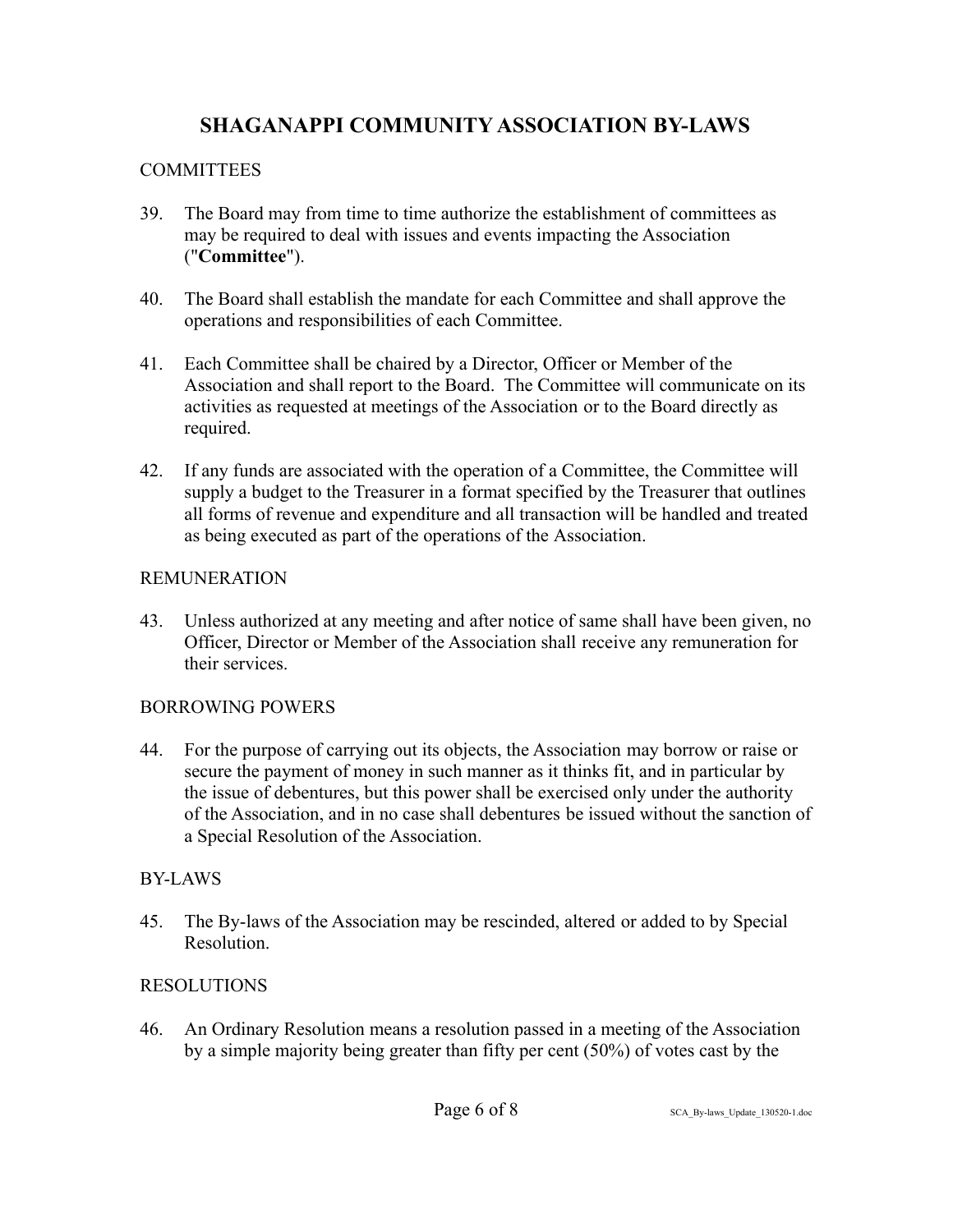eligible Community Members in attendance ("**Ordinary Resolution**").

47. A Special Resolution means a resolution passed in an Association meeting by a majority of not less than seventy-five per cent (75%) of the votes of those Community Members of the Association who, being entitled to do so, vote in person of which notice of not less than twenty-one (21) days specifying the intention to propose the resolution as a Special Resolution has been given ("**Special Resolution**").

### RESPONSIBILITY FOR LOSS

48. Upon becoming a Member of the Association, each Member will be conclusively deemed to have agreed that neither the Association nor any Director, Officer, employee, agent or manager of the Association will be responsible in any way whatsoever for any loss of any property of any Member or any of their guests nor for any damage or loss whatsoever sustained by any Member or their guests in or about the facilities of the Association arising directly or indirectly from the use or occupation of the facilities of the Association.

## INDEMNITY

49. Except in respect of an action by or on behalf of the Association to obtain a judgment in its favour, the Association will indemnify and save harmless any Officer or Director or former Officer or Director of the Association, their heirs, executors, administrators, successors and assigns against all liabilities, costs, damages, charges and expenses incurred while acting in good faith on behalf of the Association, unless the same were sustained or incurred as a result of their own fraud, dishonesty, willful neglect, or willful default.

## DISSOLUTION

50. Upon dissolution of the Association, accumulated funds held by the Association will be either returned to the organization governing their use or if unrestricted, given to an organization designated by the Board.

## **NOTICE**

51. The provision of notice and references to written communication can be conducted in electronic form, including but not limited to facsimile transmissions (fax), electronic mail (e-mail), internet postings (web pages) and any other method of communication that can be kept as part of the Association records.